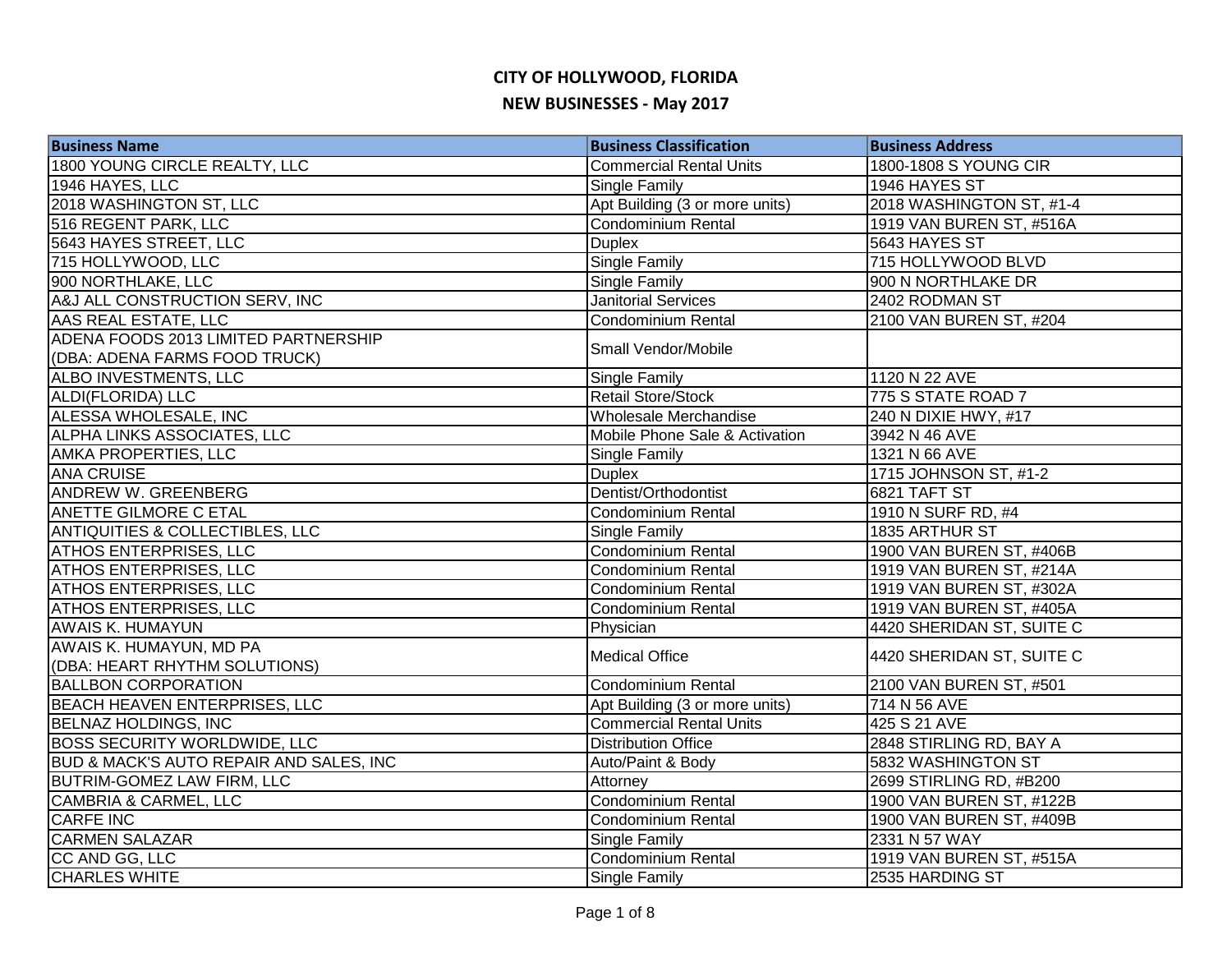| <b>Business Name</b>                    | <b>Business Classification</b>     | <b>Business Address</b>     |
|-----------------------------------------|------------------------------------|-----------------------------|
| <b>CHRISTOPHER MOOTOO</b>               | Apt Building (3 or more units)     | 820 S 20 AVE, #1-4          |
| <b>COLON UNION, LLC</b>                 | Single Family                      | 2150 VAN BUREN ST, #TH103   |
| <b>COLON UNION, LLC</b>                 | Single Family                      | 2130 VAN BUREN ST, #TH208   |
| <b>CONEMCO ENGINEERING, INC</b>         | Contractor/Engineering             | 2750 N 29 AVE, SUITE 119    |
| (DBA: CONEMCO CONSULTANTS)              |                                    |                             |
| <b>CONSTANTIN DOBREA</b>                | Single Family                      | 522 N 60 WAY                |
| <b>CONSTANTIN DOBREA</b>                | Condominium Rental                 | 1900 VAN BUREN ST, #107B    |
| <b>CORPIS, LLC</b>                      | Condominium Rental                 | 2100 VAN BUREN ST, #509     |
| <b>CORPIS, LLC</b>                      | Condominium Rental                 | 140 S DIXIE HWY, #521       |
| COUNSELING SOLUTIONS OF BROWARD, LLC    | Mental Health Counselor            | 5555 HOLLYWOOD BLVD, #300   |
| <b>CREAR ESTETICA, LLC</b>              | <b>Condominium Rental</b>          | 1919 VAN BUREN ST, #215A    |
| DANISH PASTRY HOLLYWOOD, INC            | Restaurant/Bar                     | 2031 TYLER ST               |
| DASHCO CONTRACTING, INC                 | Contractor/Electrical              | 1420 SHERIDAN ST, #16H      |
| DAVID LANCE GREENWALD, M.D.             | Physician                          | 3475 SHERIDAN ST, #307      |
| <b>DB PROPERTY SOLUTIONS, LLC</b>       | Single Family                      | 2236 HARDING ST             |
| <b>DEBORAH BECKER</b>                   | Art & Craft Studio                 | 2110 TYLER ST               |
| <b>DEBORAH MARTINEZ</b>                 | Single Family                      | 500 S 61 TER                |
| <b>DGD ACQUISITION, LLC</b>             | <b>Commercial Rental Units</b>     | 4421-4437 HOLLYWOOD BLVD    |
| DND MANAGEMENT, LLC                     | Single Family                      | 924 N 30 RD                 |
| DOBERMAN 2014, CORP                     | <b>Condominium Rental</b>          | 1919 VAN BUREN ST, #403A    |
| DOUBLE EDGED PROPERTIES & SERVICES, LLC | <b>Consultant/Business Advisor</b> | 1918 HARRISON ST, #205      |
| <b>EAGLE MOTORS, INC</b>                | <b>Auto Sales</b>                  | 1300 N DIXIE HWY            |
| <b>EDDS HOLDINGS, LLC</b>               | Single Family                      | 3700 TAFT ST                |
| EJS 350 N 70, LLC                       | Single Family                      | 350 N 70 AVE                |
| <b>ERANSE PHOTOGRAPHY, LLC</b>          | Photographer/Video Taping          | 1339 N 15 AVE, #16          |
| <b>EXPRESS FINANCIAL SOLUTION, INC</b>  | Office                             | 6053 JOHNSON ST             |
| <b>FARAZ KHURSHEED, M.D.</b>            | Physician                          | 3475 SHERIDAN ST, #307      |
| FEDEX OFFICE AND PRINT SERVICES, INC    | Office                             | 3555 S OCEAN DR             |
| FEMME SALON & SPA, INC                  | <b>Beauty Parlor</b>               | 5838 STIRLING RD            |
| FIBONACCI INVESTMENTS, LLC              | Condominium Rental                 | 2100 VAN BUREN ST, #410     |
| FIRE APT, LLC                           | Apt Building (3 or more units)     | 1857 JACKSON ST             |
| <b>GLWILLIAMSON GRIGAS REV LIV TR</b>   | Single Family                      | 2435 TAYLOR ST              |
| <b>GABRIEL ELKAIM</b>                   | Single Family                      | 4969 SW 33 WAY              |
| GARA, LLC                               | <b>Commercial Rental Units</b>     | 2450 HOLLYWOOD BLVD, #CU101 |
| <b>GARY CONSTRUCTION, LLC</b>           | Contractor/General                 | 1826 RODMAN ST              |
| <b>GENU SERVICES, LLC</b>               | Installation/Furniture             | 2426 CLEVELAND ST           |
| <b>GEORGE FUENTE</b>                    | Single Family                      | 6121 JACKSON ST             |
| <b>GEORGE FUENTE</b>                    | Single Family                      | 6125 JACKSON ST             |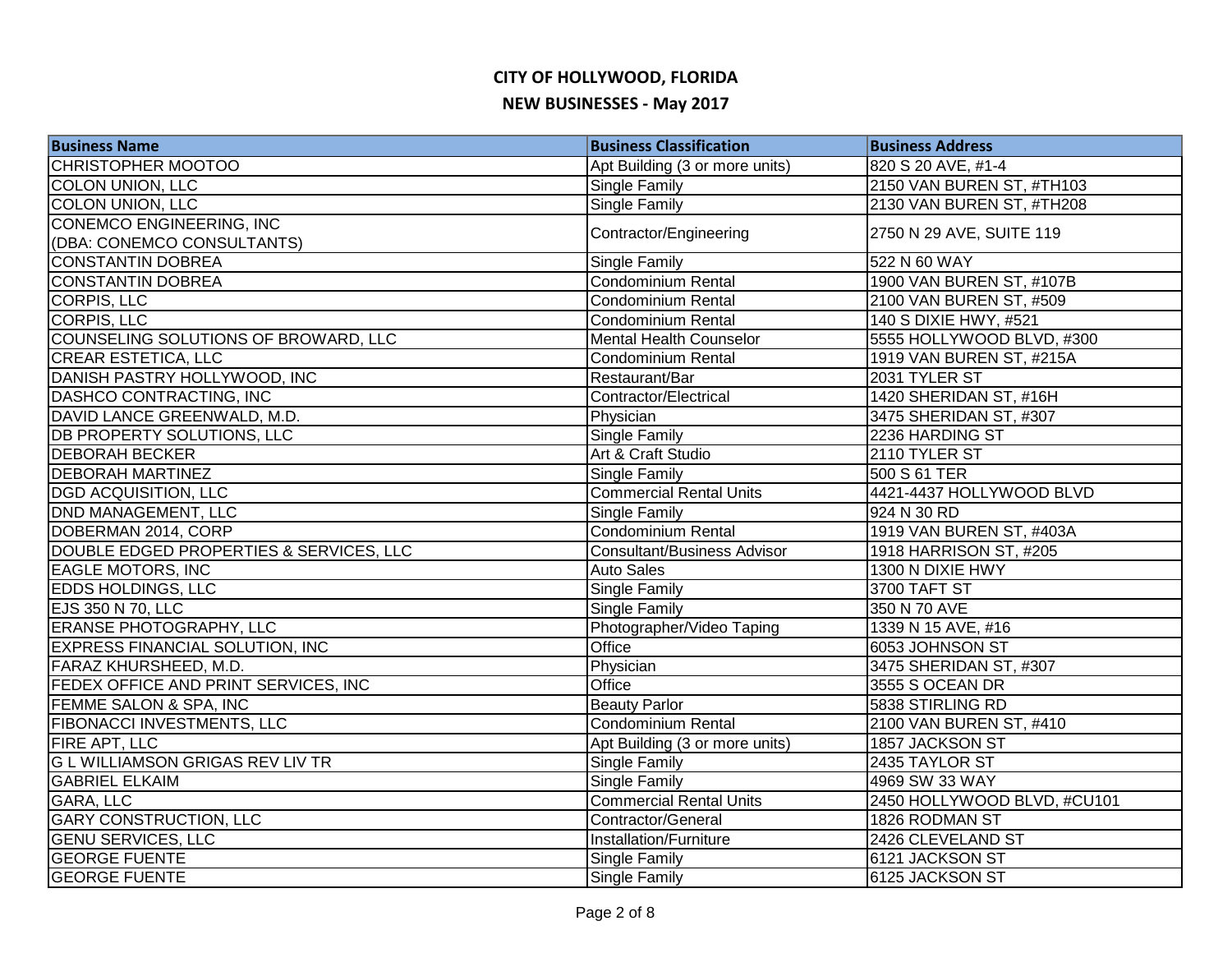| <b>Business Name</b>                                | <b>Business Classification</b> | <b>Business Address</b>  |
|-----------------------------------------------------|--------------------------------|--------------------------|
| <b>GEORGE FUENTE</b>                                | Single Family                  | 7230 ARTHUR ST           |
| <b>GEORGE FUENTE</b>                                | Single Family                  | 6321 RODMAN ST           |
| <b>GEORGE FUENTE</b>                                | <b>Single Family</b>           | 7720 HOOD ST             |
| <b>GEORGE FUENTE</b>                                | <b>Single Family</b>           | 5850 HAYES ST            |
| <b>GEORGE FUENTE</b>                                | Single Family                  | 2206 SCOTT ST            |
| <b>GEVA I CORP</b>                                  | <b>Commercial Rental Units</b> | 2780 STIRLING RD         |
| <b>GREENBERG DENTAL ASSOCIATES, LLC</b>             | <b>Medical Office</b>          | <b>6821 TAFT ST</b>      |
| <b>GROSE PROPERTIES, LLC</b>                        | Condominium Rental             | 1900 VAN BUREN ST, #111B |
| GUARANTEED FLORIDA TITLE, INC                       | Insurance Agency               | 1055 S FEDERAL HWY       |
| HENRY D. YANE                                       | <b>Condominium Rental</b>      | 1919 VAN BUREN ST, #410A |
| HERNANDEZ GONZALEZ FAM TR                           | <b>Single Family</b>           | 321 N 68 AVE             |
| HOLLYWOOD FAMILY FOOD MART, INC                     | Grocery/Convenience Store      | 5659 JOHNSON ST          |
| HOMEPRO INSPECTION SERVICES, LLC                    | Home Inspector                 | 3610 SIMMS ST, #B        |
| <b>HS 210, LLC</b>                                  | Condominium Rental             | 2100 VAN BUREN ST, #210  |
| HS L313, LLC                                        | Condominium Rental             | 2100 VAN BUREN ST, #313  |
| <b>IDIART &amp; SONS, LLC</b>                       | Auto/Paint & Body              | 540 S DIXIE HWY          |
| (DBA: MAX BODY SHOP & PAINT)                        |                                |                          |
| <b>INTERINSTRUMENT USA, INC</b>                     | Condominium Rental             | 1919 VAN BUREN ST, #108A |
| INTERINSTRUMENT USA, INC                            | <b>Condominium Rental</b>      | 1919 VAN BUREN ST, #816A |
| <b>INTERINSTRUMENT USA, INC</b>                     | <b>Condominium Rental</b>      | 1919 VAN BUREN ST, #701A |
| INTERINSTRUMENT USA, INC                            | <b>Condominium Rental</b>      | 1919 VAN BUREN ST, #305A |
| <b>INTERINSTRUMENT USA, INC</b>                     | <b>Condominium Rental</b>      | 1900 VAN BUREN ST, #321B |
| <b>INTERNATIONAL CESAR, LLC</b>                     | Condominium Rental             | 1919 VAN BUREN ST, #413A |
| <b>ITTA ABOVITZ</b>                                 | Single Family                  | 3825 TAFT ST             |
| J & J WELLNESS OF PLANTATION, INC                   | <b>Medical Office</b>          | 4020-B SHERIDAN ST       |
| (DBA: DR.G'S WEIGHT LOSS AND WELLNESS OF HOLLYWOOD) |                                |                          |
| J CRIS, INC                                         | <b>Barber Shop</b>             | 370 N PARK RD            |
| (DBA: CONLEY'S BARBER SHOP)                         |                                |                          |
| J&D INVESTMENTS OF BROWARD, LLC                     | Single Family                  | 1205 N NORTHLAKE DR      |
| J&M BEAUTY SALON AND SUITES, CORP                   | <b>Beauty Parlor</b>           | 114 S 20TH AVE           |
| <b>JAMES FURNELLO</b>                               | <b>Duplex</b>                  | 5850-5852 LINCOLN ST     |
| JANNE STARHOUSE, LLC                                | <b>Condominium Rental</b>      | 4111 S OCEAN DR, #LPH11  |
| JANNE STARHOUSE, LLC                                | <b>Vacation Rental</b>         | 4111 S OCEAN DR, #LPH11  |
| <b>JB GONZAGA, LLC</b>                              | Single Family                  | 1500 VAN BUREN ST        |
| JESP LIVING, LLC                                    | Condominium Rental             | 2020 TAYLOR ST, #4C      |
| JFK FORTEM CAPITAL GROUP, LLC                       | Condominium Rental             | 1900 VAN BUREN ST, #106B |
| JK HAIR & NAILS SALON, CORP                         | <b>Beauty Parlor</b>           | 2029 HARRISON ST, BAY 6  |
| <b>JOHN CRUISE</b>                                  | Single Family                  | 6233 DEWEY ST            |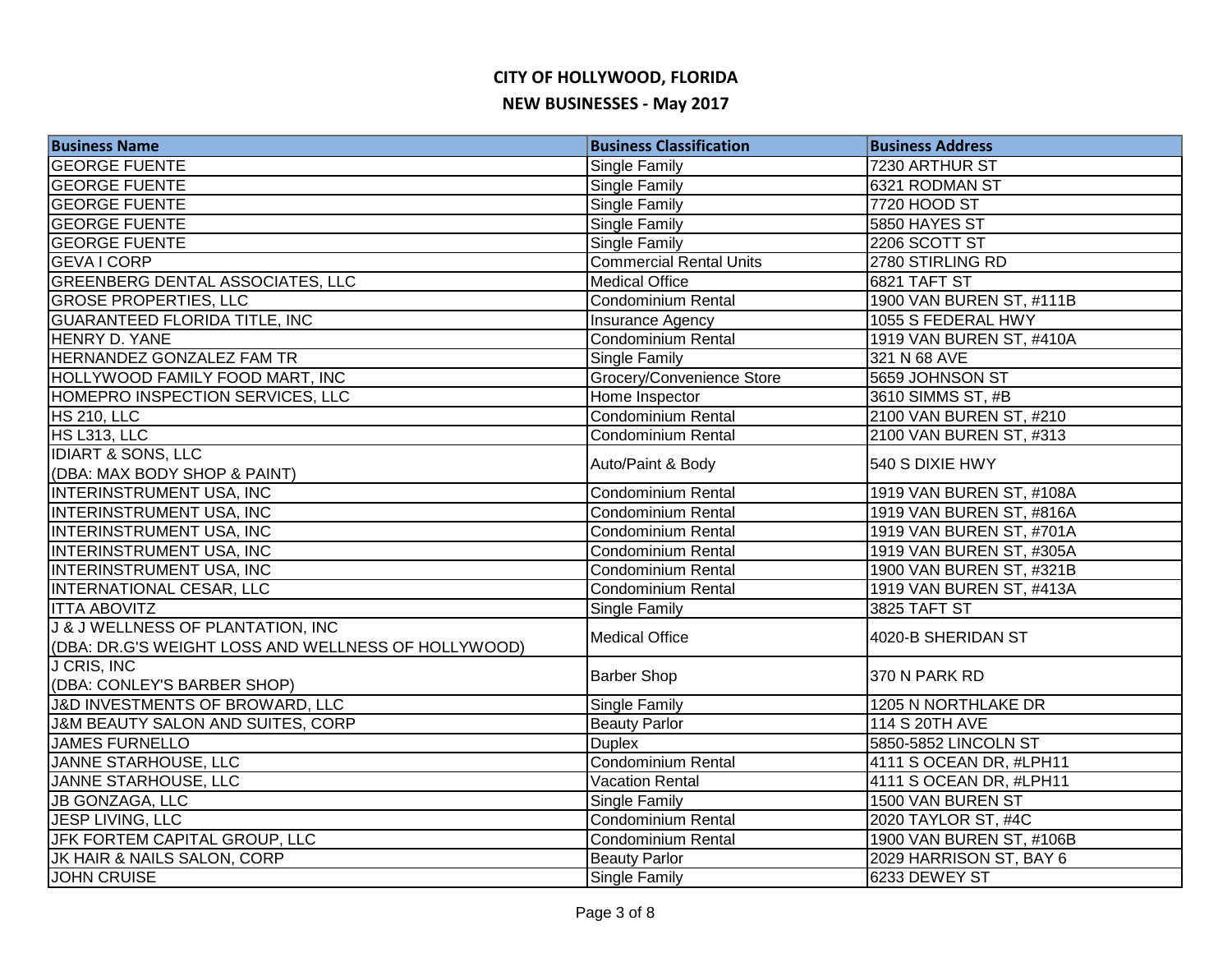| <b>Business Name</b>                                             | <b>Business Classification</b>   | <b>Business Address</b>    |
|------------------------------------------------------------------|----------------------------------|----------------------------|
| JOLEDO INVESTMENTS, LLC                                          | <b>Condominium Rental</b>        | 2100 VAN BUREN ST, #318    |
| JOSE ARTURO HERNANDEZ-ROBLES                                     | Physician                        | 1150 N 35 AVE, SUITE 550A  |
| JOSEPH G. LEONARDO, JR                                           | <b>Single Family</b>             | 3218 ARTHUR TER            |
| <b>KATHLEEN BOWIN</b>                                            | <b>Single Family</b>             | 2323 MCKINLEY ST           |
| KAWELA INVESTMENTS, LLC                                          | Condominium Rental               | 2100 VAN BUREN ST, #412    |
| <b>KOLOR MATCH, INC</b>                                          | Retail Store/Stock               | 5791 PLUNKEET ST, UNIT 1   |
| L&S PROPERTY VENTURES, LLC                                       | Condominium Rental               | 1919 VAN BUREN ST, #617A   |
| LA LINDA, LLC                                                    | <b>Duplex</b>                    | 1943 ARTHUR ST             |
| LA SALADA, LLC                                                   | Condominium Rental               | 2100 VAN BUREN ST, #216    |
| LEO 43 HOLDINGS, LLC                                             | Single Family                    | 2138 VAN BUREN ST, #606    |
| LIBELULA INVESTMENTS, LLC<br>(DBA: BEFORE & AFTER WEIGHT LOSS 1) | Cosmetologists/Facials           | 3361 SHERIDAN ST           |
| LIEL INVESTMENTS, LLC<br>(DBA: TOAST AVENUE COFFEE & BAKERY)     | Restaurant/Bar                   | 2790 STIRLING RD, #5       |
| LIHUE INVESTMENTS, LLC                                           | <b>Condominium Rental</b>        | 2100 VAN BUREN ST, #510    |
| <b>LISA N. TYLER</b>                                             | Physician                        | 3501 JOHNSON ST            |
| LLIJMASG, LLC                                                    | <b>Commercial Rental Units</b>   | 1914 HOLLYWOOD BLVD        |
| <b>LOU-MI ENTERPRISE, INC</b>                                    | Lawn Maintenance                 | <b>1526 GARFIELD ST</b>    |
| <b>LUBOV DIMITRYUK</b>                                           | Single Family                    | 1104 WASHINGTON ST         |
| LUXURY GROUP HOLDINGS, LLC                                       | Furniture Refinishing/Upholstery | 5830 RODMAN ST             |
| LYORA WILK                                                       | <b>Duplex</b>                    | 2546 COOLIDGE ST           |
| <b>LYORA WILK</b>                                                | <b>Condominium Rental</b>        | 2501 S OCEAN DR, #L07      |
| <b>LYORA WILK</b>                                                | Single Family                    | 2443 DEWEY ST              |
| MAR Y FLOR CORP                                                  | <b>Condominium Rental</b>        | 1919 VAN BUREN ST, #621A   |
| MARCHACO, LLC                                                    | <b>Condominium Rental</b>        | 1919 VAN BUREN ST, #810A   |
| <b>MARCIO JASPAN</b>                                             | <b>Single Family</b>             | 117 N 31 AVE               |
| MARIA ALEJANDRA OSORIO ZABALA                                    | <b>Condominium Rental</b>        | 2101 S SURF RD, #3D        |
| <b>MARIE BERLINE MICHEL</b>                                      | <b>Single Family</b>             | 6630 TYLER ST              |
| <b>MASSRY, ABRAHAM</b>                                           | <b>Vacation Rental</b>           | 1356 MADISON ST            |
| MAVIAL, LLC                                                      | Condominium Rental               | 2100 VAN BUREN ST, #418    |
| METRO P.P. TOWING & RECOVERY                                     | Towing/Wrecker                   | 1610 S DIXIE HWY           |
| MIAMI GREEN DEVELOPMENT, LLC                                     | Contractor/General               | 2100 VAN BUREN ST, #421    |
| MIAMI HAPPY MOMMY, LLC                                           | Office                           | 2719 HOLLYWOOD BLVD, #B-80 |
| MIGUEL FERNANDO BORDA                                            | Dentist/Orthodontist             | 1876 POLK ST, SUITE 506    |
| MIQUEL BORDA, PA<br>(DBA: BGR DENTAL)                            | <b>Medical Office</b>            | 1876 POLK ST, SUITE 506    |
| MK AUTO BROKER, LLC<br>(DBA: SUPER DEAL MOTORS)                  | <b>Auto Sales</b>                | 2095 N STATE ROAD 7        |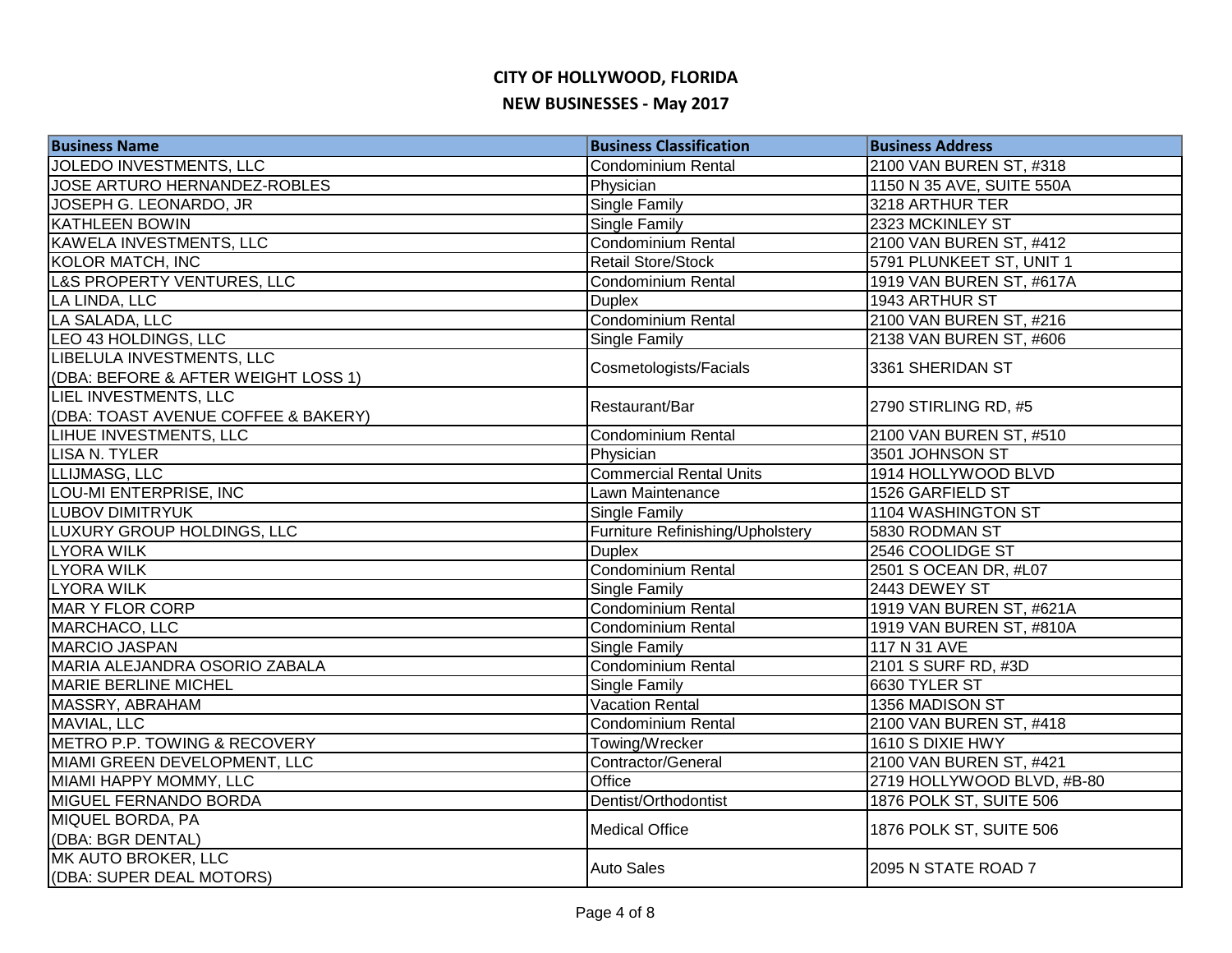| <b>Business Name</b>                      | <b>Business Classification</b> | <b>Business Address</b>         |
|-------------------------------------------|--------------------------------|---------------------------------|
| MONZUR H. KHAN                            | Single Family                  | 6107 FUNSTON ST                 |
| MY SUN GRID, LLC                          | Referral Company               | 4301 WASHINGTON ST              |
| <b>MYRON E. SIEGEL</b>                    | Attorney                       | 1055 S FEDERAL HWY              |
| MYRON E. SIEGEL, P.A.                     | Office                         | 1055 S FEDERAL HWY              |
| NEO PROSPERITY, LLC                       | <b>Condominium Rental</b>      | 2100 VAN BUREN ST, #316         |
| NEO SUCCESS, LLC                          | Condominium Rental             | 2100 VAN BUREN ST, #322         |
| NEUROHEALTH PROFESSIONALS OF FLORIDA, LLC | Psychologist                   | 2455 HOLLYWOOD BLVD, SUITE 208  |
| (DBA: KAREEM EDWARDS)                     |                                |                                 |
| NEW ERA AUTO REPAIR SHOP COMPANY          | Repair/Auto                    | 5819 RODMAN ST, # C             |
| NORTH AMERICA PRIME, INC                  | Office                         | 2104C N FEDERAL HWY             |
| NORTON LILLY INTERNATIONAL, INC           | Shipping Agent                 | 2550 EISENHOWER BLVD, SUITE 318 |
| OAKWOOD PLAZA LIMITED PARTNERSHIP         | <b>Commercial Rental Units</b> | 2910-2914 OAKWOOD BLVD          |
| OAKWOOD PLAZA LIMITED PARTNERSHIP         | <b>Commercial Rental Units</b> | 2700 STIRLING RD                |
| OAKWOOD PLAZA LIMITED PARTNERSHIP         | <b>Commercial Rental Units</b> | 4150 OAKWOOD BLVD-4BLDGS        |
| OAKWOOD PLAZA LIMITED PARTNERSHIP         | <b>Commercial Rental Units</b> | 4150 OAKWOOD BLVD-4BLDGS        |
| OAKWOOD PLAZA LIMITED PARTNERSHIP         | <b>Commercial Rental Units</b> | 4150 OAKWOOD BLVD-4BLDGS        |
| OAKWOOD PLAZA LIMITED PARTNERSHIP         | <b>Commercial Rental Units</b> | 4150 OAKWOOD BLVD-4BLDGS        |
| OAKWOOD PLAZA LIMITED PARTNERSHIP         | <b>Commercial Rental Units</b> | 2906 OAKWOOD BLVD               |
| OAKWOOD PLAZA LIMITED PARTNERSHIP         | <b>Commercial Rental Units</b> | 3401 OAKWOOD BLVD               |
| OAKWOOD PLAZA LIMITED PARTNERSHIP         | <b>Commercial Rental Units</b> | 2940 OAKWOOD BLVD               |
| OAKWOOD PLAZA LIMITED PARTNERSHIP         | <b>Commercial Rental Units</b> | 3901-3921 OAKWOOD BLVD          |
| OAKWOOD PLAZA LIMITED PARTNERSHIP         | <b>Commercial Rental Units</b> | 3350 OAKWOOD BLVD               |
| OAKWOOD PLAZA LIMITED PARTNERSHIP         | <b>Commercial Rental Units</b> | 3800 OAKWOOD BLVD               |
| OAKWOOD PLAZA LIMITED PARTNERSHIP         | <b>Commercial Rental Units</b> | 4001-4101 OAKWOOD BLVD-2 BLDGS  |
| OAKWOOD PLAZA LIMITED PARTNERSHIP         | <b>Commercial Rental Units</b> | 4001-4101 OAKWOOD BLVD-2 BLDGS  |
| OAKWOOD PLAZA LIMITED PARTNERSHIP         | <b>Commercial Rental Units</b> | 4000-4100 OAKWOOD BLVD-2BLDGS   |
| OAKWOOD PLAZA LIMITED PARTNERSHIP         | <b>Commercial Rental Units</b> | 4000-4100 OAKWOOD BLVD-2BLDGS   |
| OAKWOOD PLAZA LIMITED PARTNERSHIP         | <b>Commercial Rental Units</b> | 3501-3881 OAKWOOD BLVD          |
| OAKWOOD PLAZA LIMITED PARTNERSHIP         | <b>Commercial Rental Units</b> | 3120 OAKWOOD BLVD               |
| OAKWOOD PLAZA LIMITED PARTNERSHIP         | <b>Commercial Rental Units</b> | 3215 OAKWOOD BLVD               |
| OAKWOOD PLAZA LIMITED PARTNERSHIP         | <b>Commercial Rental Units</b> | 3000 OAKWOOD BLVD               |
| OAKWOOD PLAZA LIMITED PARTNERSHIP         | <b>Commercial Rental Units</b> | 2900 OAKWOOD BLVD               |
| OCEAN HOLLYWOOD BEACH DEVELOPMENT, LLC    | <b>Commercial Rental Units</b> | 101 N OCEAN DR, #CU 200         |
| <b>ONDECK SERVICES, LLC</b>               | <b>Tax Services</b>            | 918 N STATE ROAD 7              |
| PAIN & INJURY CARE, LLC                   | <b>Medical Office</b>          | 3475 SHERIDAN ST, 307           |
| PARADISE NAILS & SPA N1, LLC              | Nail Salon                     | 3259 HOLLYWOOD BLVD             |
| <b>PATRICE A. TEDESCKO</b>                | Attorney                       | 1055 S FEDERAL HWY              |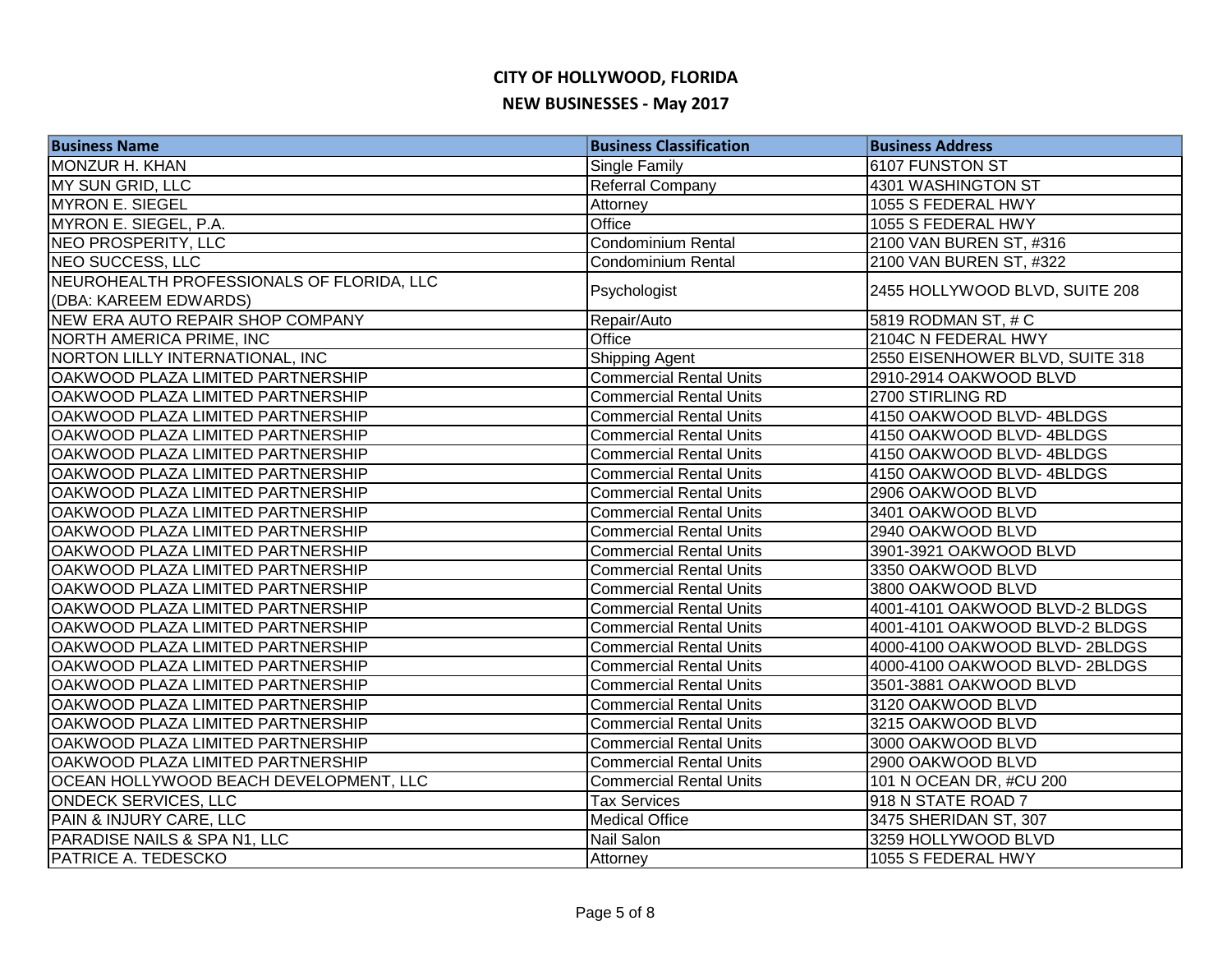| <b>Business Name</b>             | <b>Business Classification</b>     | <b>Business Address</b>     |
|----------------------------------|------------------------------------|-----------------------------|
| <b>PAUL APPEL</b>                | Wholesale Merchandise              | 3800 S OCEAN DR, #812       |
| (DBA: SUNSHINE SALES)            |                                    |                             |
| PLUNKETT PROPERTIES GROUP, LLC   | <b>Commercial Rental Units</b>     | <b>5691 PLUNKETT ST</b>     |
| PREMIUM AUTO GROUP OF MIAMI, INC | Repair/Auto                        | 2106 MAYO ST, SB            |
| PRIME NURSING CASE, INC          | Nurse Practice/Physician Assistant | 2005 VAN BUREN ST           |
| (DBA: HEALING WITH HEART)        |                                    |                             |
| PUNTA CARRETAS LLC               | Condominium Rental                 | 1900 VAN BUREN ST, #221B    |
| <b>RAFAEL CUE</b>                | <b>Single Family</b>               | 1720 N 62 AVE               |
| <b>RAFAEL CUE</b>                | Single Family                      | 6238 GRANT CT               |
| <b>RAFAEL CUE</b>                | <b>Single Family</b>               | 6528 MAYO ST                |
| <b>RAFAEL CUE</b>                | Single Family                      | 1119 N 63 AVE               |
| <b>RAVIKANTH CHIRAVURI</b>       | Physician                          | 5700 STIRLING RD, SUITE 100 |
| RAVIKANTH CHIRAVURI, MD PA       | <b>Medical Office</b>              | 5700 STIRLING RD, SUITE 100 |
| RBT INVESTMENTS, LLC             | Office                             | 3136 HOLLYWOOD BLVD         |
| <b>REAL ESTATE MONEY, LLC</b>    | Office                             | 1909 TYLER ST, SUITE 504    |
| <b>RICHARD KOWALSKY</b>          | Physician                          | 4020-B SHERIDAN ST          |
| <b>RISSMAR GROUP, LLC</b>        | Single Family                      | 5821 TAFT ST                |
| <b>ROSEMARY PENLAND</b>          | <b>Single Family</b>               | 1005 N 17 AVE               |
| RUNAS PERUVIAN CUISINE, LLC      | Restaurant/Bar                     | 219 N 21 AVE                |
| <b>RUS'S PROPERTY, LLC</b>       | <b>Trailer Park</b>                | 6028 JOHNSON ST             |
| <b>RUS'S PROPERTY, LLC</b>       | <b>Commercial Rental Units</b>     | 219 N 21 AVE                |
| <b>RUS'S PROPERTY, LLC</b>       | <b>Commercial Rental Units</b>     | 2055 LEE ST                 |
| SAMEER FAROOQ PROPERTIES, LLC    | <b>Commercial Rental Units</b>     | 900 N 30 RD                 |
| SAMUEL CHRISTOPHER PRESSLEY      | Installation/Furniture             | 308 PIERCE ST               |
| (DBA: PRESSLEY KITCHEN DESIGN)   |                                    |                             |
| SAN ALBERTO REAL ESTATE, LLC     | <b>Condominium Rental</b>          | 1919 VAN BUREN ST, #312A    |
| SAN ALBERTO REAL ESTATE, LLC     | Condominium Rental                 | 1900 VAN BUREN ST, #105B    |
| SAN ALBERTO REAL ESTATE, LLC     | Condominium Rental                 | 1919 VAN BUREN ST, #607A    |
| <b>SANFERMAR, LLC</b>            | Condominium Rental                 | 1919 VAN BUREN ST, #510A    |
| SCHOOL BEYOND THE BOOKS, LLC     | <b>Consultant/Business Advisor</b> | 2417 POLK ST, #1            |
| SIAM PEARL, LLC                  | Restaurant/Bar                     | 300 S BOARDWALK             |
| (DBA: SURF N THAI)               |                                    |                             |
| SILVERCOW, LLC                   | Single Family                      | 7551 BUCHANAN ST            |
| SILVIA'S TREASURES, INC          | Cosmetologists/Facials             | 4437-C HOLLYWOOD BLVD       |
| (DBA: Q-SALON)                   |                                    |                             |
| SKYSHINE MANAGEMENT, LLC         | <b>Duplex</b>                      | 2120-2122 GARFIELD ST       |
| <b>SONNY MOHAMED</b>             | <b>Duplex</b>                      | 410 N 60 WAY, #1-2          |
| SPICE INTERNATIONAL REALTY, LLC  | <b>Broker/Real Estate</b>          | 1055 S FEDERAL HWY          |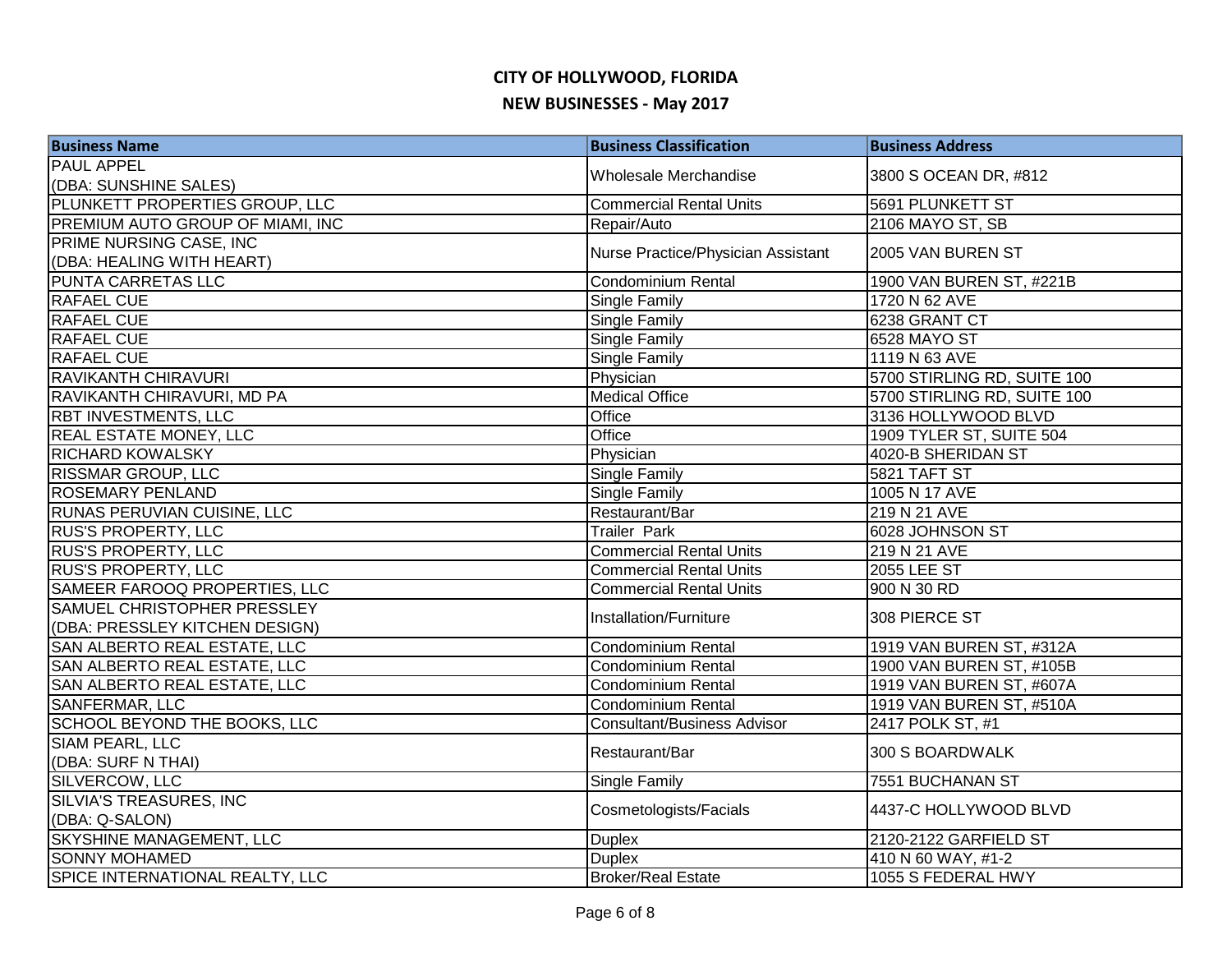| <b>Business Name</b>               | <b>Business Classification</b> | <b>Business Address</b>        |
|------------------------------------|--------------------------------|--------------------------------|
| <b>STASHEK, LLC</b>                | <b>Condominium Rental</b>      | 1919 VAN BUREN ST, #404A       |
| <b>SUSAN CHAOUI</b>                | <b>Single Family</b>           | 527 N 26 AVE                   |
| <b>SUSAN WEIZMAN</b>               | <b>Condominium Rental</b>      | 2100 VAN BUREN ST, #304        |
| <b>SWEET BLENDZ, INC</b>           | <b>Retail Store/Stock</b>      | 1940 N 30 RD, BAY #192         |
| (DBA: KOREAN KITCHEN)              |                                |                                |
| THE S FAMILY TREE, LLC             | <b>Condominium Rental</b>      | 1919 VAN BUREN ST, #401 BLDG A |
| <b>TOKEN SMOKIN II, LLC</b>        | Retail Store/Stock             | 900 N FEDERAL HWY, #105        |
| TRINCOATS PAINTS, INC              | Contractor/Painting            | 6551 GRANT ST                  |
| UNIVERSITY OF MIAMI                | <b>Medical Office</b>          | 2855 STIRLING RD               |
| (DBA: UHEALTH CLINIC AT WALGREENS) |                                |                                |
| US 1 HOLDING GROUP, LLC            | <b>Commercial Rental Units</b> | 1200 S FEDERAL HWY             |
| VALENZO, LLC                       | <b>Condominium Rental</b>      | 1919 VAN BUREN ST, #419A       |
| <b>VALERIYA GOLDINA</b>            | Single Family                  | 920 TYLER ST                   |
| <b>VALERIYA GOLDINA</b>            | Vacation Rental                | 920 TYLER ST                   |
| <b>VALFAC EXPRESS, LLC</b>         | Condominium Rental             | 2100 VAN BUREN ST, #302        |
| <b>VELUM DESIGN, LLC</b>           | Retail Store/Stock             | 3625 PEMBROKE RD, A4           |
| <b>VERTEX 2, LLC</b>               | Condominium Rental             | 2100 VAN BUREN ST, #307        |
| <b>VESTA PRODUCTION, LLC</b>       | Printer/Engraver/Lithograph    | 3814 N 29 AVE                  |
| VODOU HOLISTIC CENTER, INC         | Office                         | 6413 PEMBROKE RD               |
| <b>WALTER KIDD</b>                 | <b>Duplex</b>                  | 5839 MCKINLEY ST, #S-N         |
| <b>WAVELAND MANAGEMENT, INC</b>    | Apt Building (3 or more units) | 609 S OCEAN DR                 |
| <b>WEAR THE PASSION, INC</b>       | Jewelery Store                 | 3040 N 29 AVE. SUITE 102       |
| (DBA: LOREN)                       |                                |                                |
| <b>WEIZMAN CONSULTING, INC</b>     | Condominium Rental             | 2100 VAN BUREN ST, #218        |
| <b>WEIZMAN CONSULTING, INC</b>     | <b>Condominium Rental</b>      | 2100 VAN BUREN ST, #404        |
| <b>WEIZMAN CONSULTING, INC</b>     | Condominium Rental             | 2100 VAN BUREN ST, #305        |
| <b>WEIZMAN CONSULTING, INC</b>     | <b>Condominium Rental</b>      | 2100 VAN BUREN ST, #409        |
| <b>WEIZMAN CONSULTING, INC</b>     | Condominium Rental             | 2100 VAN BUREN ST, #411        |
| <b>WEIZMAN CONSULTING, INC</b>     | Condominium Rental             | 2100 VAN BUREN ST, #413        |
| <b>WEIZMAN CONSULTING, INC</b>     | <b>Condominium Rental</b>      | 2100 VAN BUREN ST, #504        |
| <b>WEIZMAN CONSULTING, INC</b>     | Condominium Rental             | 2100 VAN BUREN ST, #505        |
| <b>WILLIAM SCOTT LEVY</b>          | <b>Single Family</b>           | 7470 LINCOLN ST                |
| <b>WILLIAM SCOTT LEVY</b>          | Single Family                  | 7460 LINCOLN ST                |
| XIAO XIA HE                        | <b>Single Family</b>           | 331 N 65 WAY                   |
| YAYA PROPERTIES & INVESTMENTS, LLC | <b>Single Family</b>           | 2652 FLETCHER CT               |
| YMARINEAY REPAIR, INC              | Concrete                       | 2522 HARDING ST                |
| ZABA ROOTS, LLC                    | Condominium Rental             | 1900 VAN BUREN ST, #305B       |
| ZABA ROOTS, LLC                    | <b>Condominium Rental</b>      | 2501 S OCEAN DR, #424          |